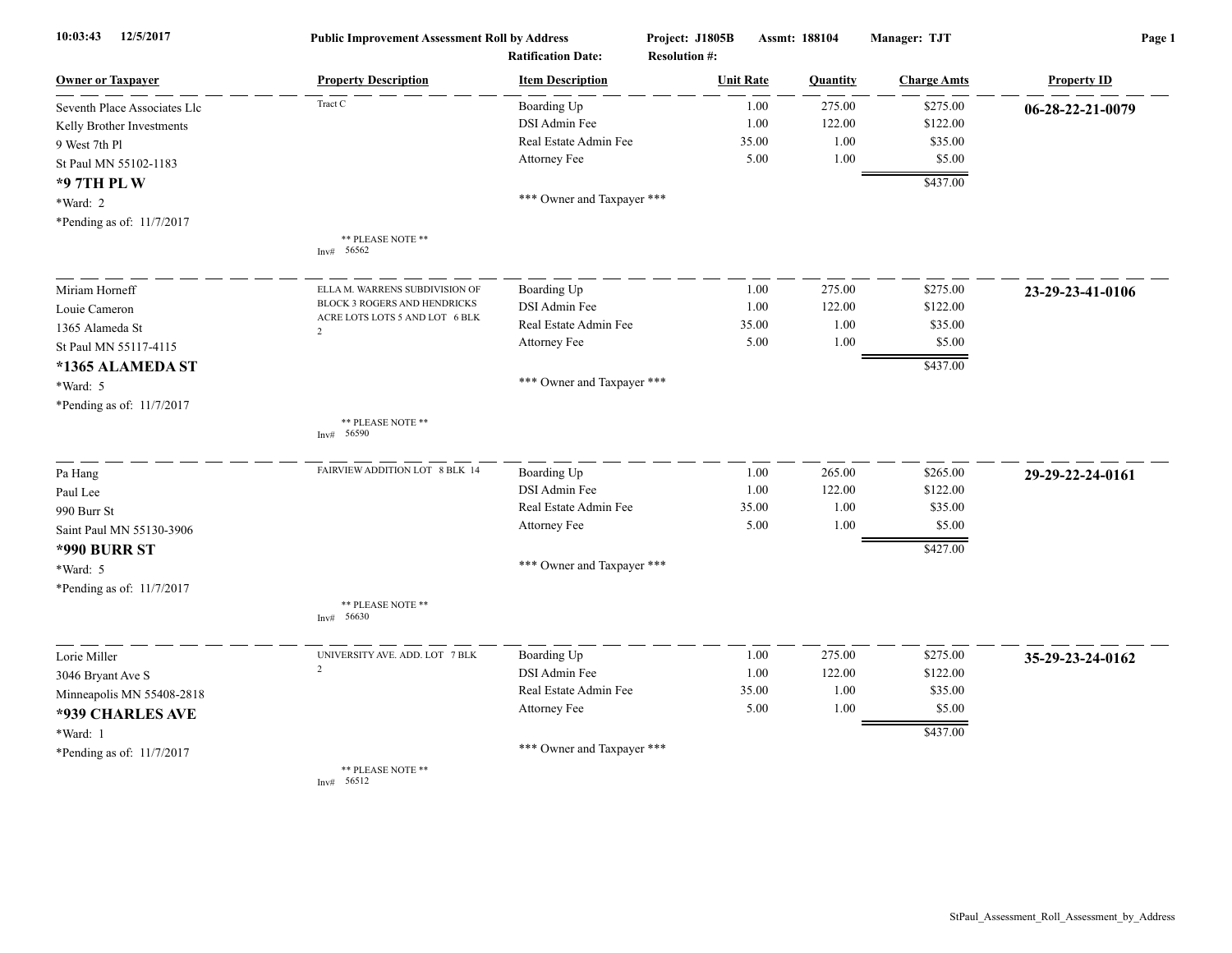| 12/5/2017<br>10:03:43             | <b>Public Improvement Assessment Roll by Address</b><br><b>Ratification Date:</b> |                            | Project: J1805B<br>Assmt: 188104<br><b>Resolution #:</b> |                 | Manager: TJT       | Page 2             |  |
|-----------------------------------|-----------------------------------------------------------------------------------|----------------------------|----------------------------------------------------------|-----------------|--------------------|--------------------|--|
| <b>Owner or Taxpayer</b>          | <b>Property Description</b>                                                       | <b>Item Description</b>    | <b>Unit Rate</b>                                         | <b>Quantity</b> | <b>Charge Amts</b> | <b>Property ID</b> |  |
| John C Lutz                       | ADAM GOTZIAN'S SUB. OF BLK. 84,                                                   | Boarding Up                | 1.00                                                     | 30.00           | \$30.00            | 33-29-22-23-0109   |  |
| 929 Conway St                     | LYMAN DAYTONS ADDITION TO ST.                                                     | DSI Admin Fee              | 1.00                                                     | 122.00          | \$122.00           |                    |  |
| St Paul MN 55106-5604             | PAUL EX W 1O FT LOT 18                                                            | Real Estate Admin Fee      | 35.00                                                    | 1.00            | \$35.00            |                    |  |
| *929 CONWAY ST                    |                                                                                   | Attorney Fee               | 5.00                                                     | 1.00            | \$5.00             |                    |  |
| *Ward: 7                          |                                                                                   |                            |                                                          |                 | \$192.00           |                    |  |
| *Pending as of: 11/7/2017         |                                                                                   | *** Owner and Taxpayer *** |                                                          |                 |                    |                    |  |
|                                   | ** PLEASE NOTE **<br>56693<br>Inv#                                                |                            |                                                          |                 |                    |                    |  |
| Maris Purmalietis                 | DAYTON AND IRVINE'S ADDITION TO                                                   | Boarding Up                | 1.00                                                     | 685.00          | \$685.00           | 01-28-23-11-0024   |  |
| Norma J Purmalietis               | SAINT PAUL EX N 100 FT LOTS 13                                                    | DSI Admin Fee              | 1.00                                                     | 244.00          | \$244.00           |                    |  |
| 251 Dayton Ave                    | AND 14 AND ALL OF LOTS 37 AND<br>LOT 38 BLK 82                                    | Real Estate Admin Fee      | 35.00                                                    | 1.00            | \$35.00            |                    |  |
| St Paul MN 55102-1803             |                                                                                   | Attorney Fee               | 5.00                                                     | 1.00            | \$5.00             |                    |  |
| *251 DAYTON AVE                   |                                                                                   |                            |                                                          |                 | \$969.00           |                    |  |
| *Ward: 1                          |                                                                                   | *** Owner and Taxpayer *** |                                                          |                 |                    |                    |  |
| *Pending as of: 11/7/2017         |                                                                                   |                            |                                                          |                 |                    |                    |  |
|                                   | ** PLEASE NOTE **<br>56584<br>Inv#<br>56589<br>Inv#                               |                            |                                                          |                 |                    |                    |  |
| E & K Real Estate Investments Llc | SYNDICATE NO. 2 ADDITION EX W 28                                                  | Boarding Up                | 1.00                                                     | 65.00           | \$65.00            | 35-29-23-14-0108   |  |
| Po Box 3004                       | 17/100 FT LOT 15 AND W 23 4/10 FT                                                 | DSI Admin Fee              | 1.00                                                     | 122.00          | \$122.00           |                    |  |
| Saint Paul MN 55101-3004          | OF LOT 14 BLK 1                                                                   | Real Estate Admin Fee      | 35.00                                                    | 1.00            | \$35.00            |                    |  |
| *674 EDMUND AVE                   |                                                                                   | Attorney Fee               | 5.00                                                     | 1.00            | \$5.00             |                    |  |
| *Ward: 1                          |                                                                                   |                            |                                                          |                 | \$227.00           |                    |  |
| *Pending as of: 11/7/2017         |                                                                                   | *** Owner and Taxpayer *** |                                                          |                 |                    |                    |  |
|                                   | ** PLEASE NOTE **<br>Inv# 56532                                                   |                            |                                                          |                 |                    |                    |  |
| Joseph J Corbett                  | SAMUEL LEECHE'S ADDITION TO                                                       | Boarding Up                | 1.00                                                     | 275.00          | \$275.00           | 01-28-23-41-0074   |  |
| 450 Brockton Ln N                 | THE TOWN OF SAINT PAUL W 1/2 OF                                                   | DSI Admin Fee              | 1.00                                                     | 122.00          | \$122.00           |                    |  |
| Plymouth MN 55447-3336            | LOT 5 BLK 6                                                                       | Real Estate Admin Fee      | 35.00                                                    | 1.00            | \$35.00            |                    |  |
| *168 FORBES AVE                   |                                                                                   | Attorney Fee               | 5.00                                                     | 1.00            | \$5.00             |                    |  |
| *Ward: 2                          |                                                                                   |                            |                                                          |                 | \$437.00           |                    |  |
| *Pending as of: 11/7/2017         |                                                                                   | *** Owner and Taxpayer *** |                                                          |                 |                    |                    |  |
|                                   | ** PLEASE NOTE **<br>Inv# 56552                                                   |                            |                                                          |                 |                    |                    |  |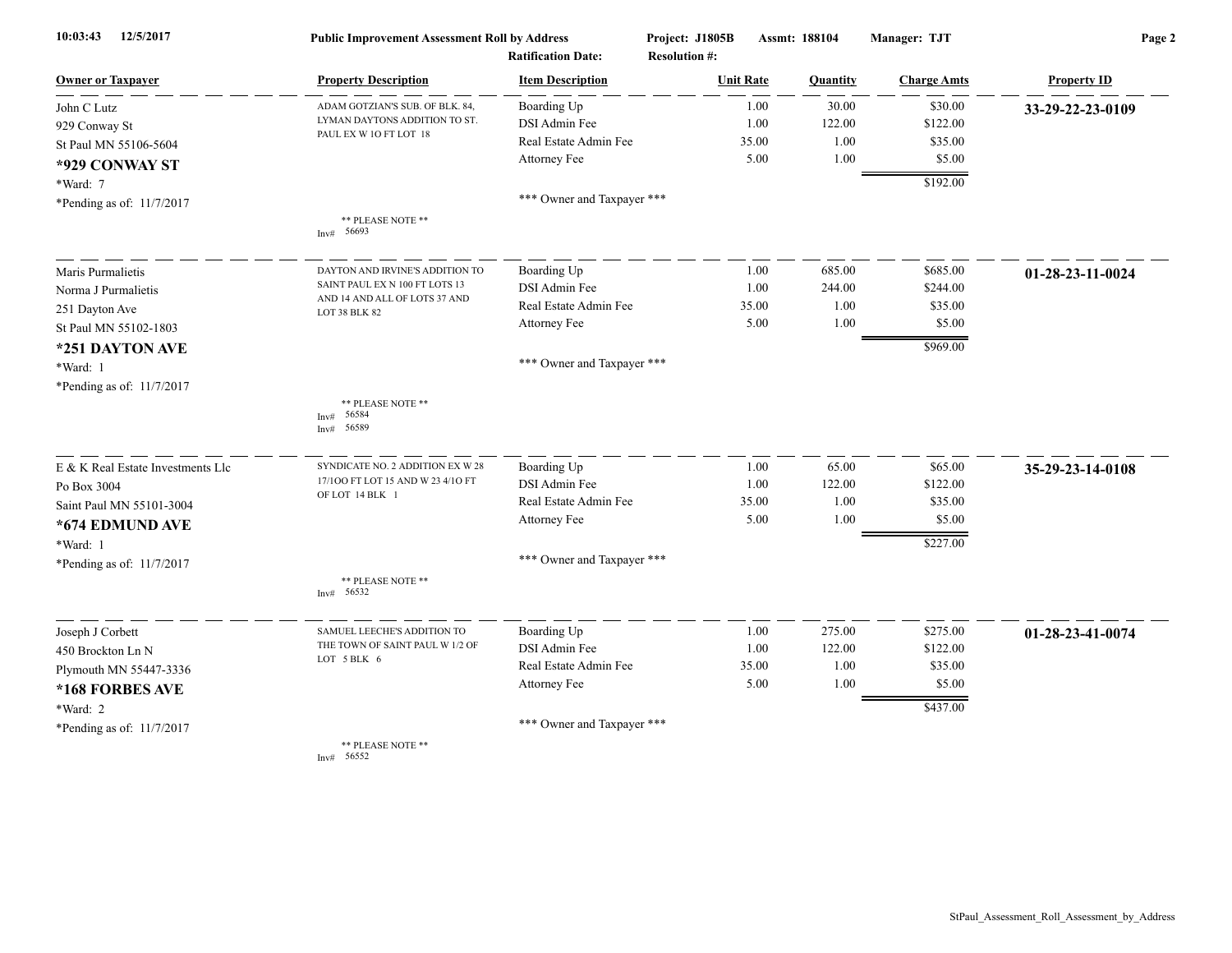| 12/5/2017<br>10:03:43     | <b>Public Improvement Assessment Roll by Address</b> |                            | Project: J1805B      | Assmt: 188104 | Manager: TJT       | Page 3             |  |
|---------------------------|------------------------------------------------------|----------------------------|----------------------|---------------|--------------------|--------------------|--|
|                           |                                                      | <b>Ratification Date:</b>  | <b>Resolution #:</b> |               |                    |                    |  |
| <b>Owner or Taxpayer</b>  | <b>Property Description</b>                          | <b>Item Description</b>    | <b>Unit Rate</b>     | Quantity      | <b>Charge Amts</b> | <b>Property ID</b> |  |
| Douglas R Youngren        | SKIDMORES ADDITION LOT 30 BLK                        | Boarding Up                | 1.00                 | 100.00        | \$100.00           | 33-29-22-24-0048   |  |
| 313 Greelay St S          | 5                                                    | DSI Admin Fee              | 1.00                 | 122.00        | \$122.00           |                    |  |
| Stillwater MN 55082-7007  |                                                      | Real Estate Admin Fee      | 35.00                |               | 1.00<br>\$35.00    |                    |  |
| *1055 FREMONT AVE         |                                                      | Attorney Fee               | 5.00                 |               | 1.00<br>\$5.00     |                    |  |
| *Ward: 7                  |                                                      |                            |                      |               | \$262.00           |                    |  |
| *Pending as of: 11/7/2017 |                                                      | *** Owner and Taxpayer *** |                      |               |                    |                    |  |
|                           | ** PLEASE NOTE **<br>Inv# 56544                      |                            |                      |               |                    |                    |  |
| Sba Llc                   | SUMMIT PARK ADDITION TO ST.                          | Boarding Up                | 1.00                 | 30.00         | \$30.00            | 02-28-23-41-0168   |  |
| 7420 Edinborough Way      | PAUL IN RAMSEY COUNTY,                               | DSI Admin Fee              | 1.00                 | 122.00        | \$122.00           |                    |  |
| Edina MN 55435-4789       | MINNESOTA LOT 10 BLK 5                               | Real Estate Admin Fee      | 35.00                |               | 1.00<br>\$35.00    |                    |  |
| *720 GRAND AVE            |                                                      | Attorney Fee               | 5.00                 |               | \$5.00<br>1.00     |                    |  |
| *Ward: 2                  |                                                      |                            |                      |               | \$192.00           |                    |  |
| *Pending as of: 11/7/2017 |                                                      | *** Owner and Taxpayer *** |                      |               |                    |                    |  |
|                           | ** PLEASE NOTE **<br>56588<br>Inv#                   |                            |                      |               |                    | ***ESCROW***       |  |
| Dadders Estates Llc       | HOWARD PARK LOTS 10 THRU LOT                         | Boarding Up                | 1.00                 | 275.00        | \$275.00           | 33-29-23-42-0005   |  |
| 2559 7th St W             | 13                                                   | DSI Admin Fee              | 1.00                 | 122.00        | \$122.00           |                    |  |
| Saint Paul MN 55116-3027  |                                                      | Real Estate Admin Fee      | 35.00                |               | 1.00<br>\$35.00    |                    |  |
| *468 HERSCHEL ST          |                                                      | Attorney Fee               | 5.00                 |               | \$5.00<br>1.00     |                    |  |
| *Ward: 4                  |                                                      |                            |                      |               | \$437.00           |                    |  |
| *Pending as of: 11/7/2017 |                                                      | *** Taxpayer ***           |                      |               |                    |                    |  |
| Leonard A Murray          | HOWARD PARK LOTS 1O THRU LOT                         | *** Owner ***              |                      |               |                    | 33-29-23-42-0005   |  |
| Murray                    | 13                                                   |                            |                      |               |                    |                    |  |
| 1282 Goodrich Ave         |                                                      |                            |                      |               |                    |                    |  |
| St Paul MN 55105-2707     |                                                      |                            |                      |               |                    |                    |  |
| *468 HERSCHEL ST          |                                                      |                            |                      |               |                    |                    |  |
| *Ward: 4                  |                                                      |                            |                      |               |                    |                    |  |
| *Pending as of: 11/7/2017 |                                                      |                            |                      |               |                    |                    |  |
|                           | ** PLEASE NOTE **<br>Inv# $56709$                    |                            |                      |               |                    |                    |  |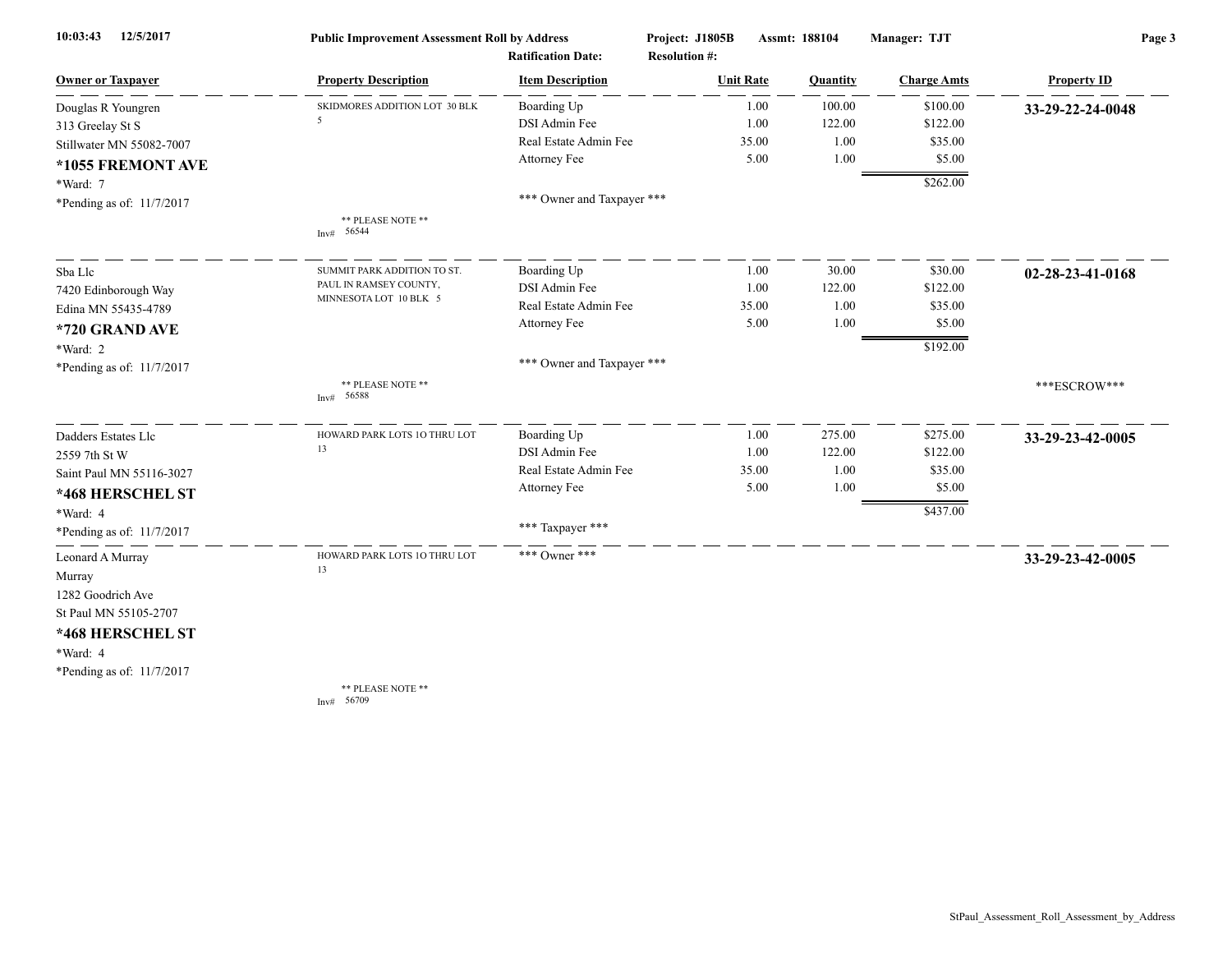| 12/5/2017<br>10:03:43      | <b>Public Improvement Assessment Roll by Address</b>                           |                            | Project: J1805B<br>Assmt: 188104 |          | Manager: TJT       | Page 4             |  |
|----------------------------|--------------------------------------------------------------------------------|----------------------------|----------------------------------|----------|--------------------|--------------------|--|
|                            |                                                                                | <b>Ratification Date:</b>  | <b>Resolution #:</b>             |          |                    |                    |  |
| <b>Owner or Taxpayer</b>   | <b>Property Description</b>                                                    | <b>Item Description</b>    | <b>Unit Rate</b>                 | Quantity | <b>Charge Amts</b> | <b>Property ID</b> |  |
| Robert Deflorin            | <b>BEAUPRE &amp; KELLYS ADDITION TO</b>                                        | Boarding Up                | 1.00                             | 305.00   | \$305.00           | 29-29-22-22-0152   |  |
| 422 Jessamine Ave E        | SAINT PAUL, RAMSEY CO., MINN. W<br>2/3 OF LOT 1 BLK 18                         | DSI Admin Fee              | 1.00                             | 610.00   | \$610.00           |                    |  |
| Saint Paul MN 55130-3714   |                                                                                | Real Estate Admin Fee      | 35.00                            | 1.00     | \$35.00            |                    |  |
| *422 JESSAMINE AVE E       |                                                                                | Attorney Fee               | 5.00                             | 1.00     | \$5.00             |                    |  |
| *Ward: 5                   |                                                                                |                            |                                  |          | \$955.00           |                    |  |
| *Pending as of: 11/7/2017  |                                                                                | *** Owner and Taxpayer *** |                                  |          |                    |                    |  |
|                            | ** PLEASE NOTE **<br>56510<br>Inv#<br>56543<br>56628<br>56694<br>56696<br>Inv# |                            |                                  |          |                    |                    |  |
| Bonnie Higgins             | <b>BROOKVALE LOT 24</b>                                                        | Boarding Up                | 1.00                             | 55.00    | \$55.00            | 30-29-22-14-0029   |  |
| 317 Lawson Ave E           |                                                                                | DSI Admin Fee              | 1.00                             | 122.00   | \$122.00           |                    |  |
| St Paul MN 55130-3928      |                                                                                | Real Estate Admin Fee      | 35.00                            | 1.00     | \$35.00            |                    |  |
| *317 LAWSON AVE E          |                                                                                | Attorney Fee               | 5.00                             | 1.00     | \$5.00             |                    |  |
| *Ward: 5                   |                                                                                |                            |                                  |          | \$217.00           |                    |  |
| *Pending as of: 11/7/2017  |                                                                                | *** Owner and Taxpayer *** |                                  |          |                    |                    |  |
|                            | ** PLEASE NOTE **<br>Inv# 56632                                                |                            |                                  |          |                    |                    |  |
| Elizabeth Kerr             | NEURU AND WALLRAFFS ADDITION                                                   | Boarding Up                | 1.00                             | 85.00    | \$85.00            | 25-29-23-24-0140   |  |
| 28225 Lamar Ave            | TO ST. PAUL E 10 FT OF LOT 21 AND                                              | DSI Admin Fee              | 1.00                             | 122.00   | \$122.00           |                    |  |
| Chisago City MN 55013-9514 | ALL OF LOT 20 BLK 1                                                            | Real Estate Admin Fee      | 35.00                            | 1.00     | \$35.00            |                    |  |
| *490 LAWSON AVE W          |                                                                                | Attorney Fee               | 5.00                             | 1.00     | \$5.00             |                    |  |
| *Ward: 5                   |                                                                                |                            |                                  |          | \$247.00           |                    |  |
| *Pending as of: 11/7/2017  |                                                                                | *** Owner and Taxpayer *** |                                  |          |                    |                    |  |
|                            | ** PLEASE NOTE **<br>56523<br>Inv#                                             |                            |                                  |          |                    |                    |  |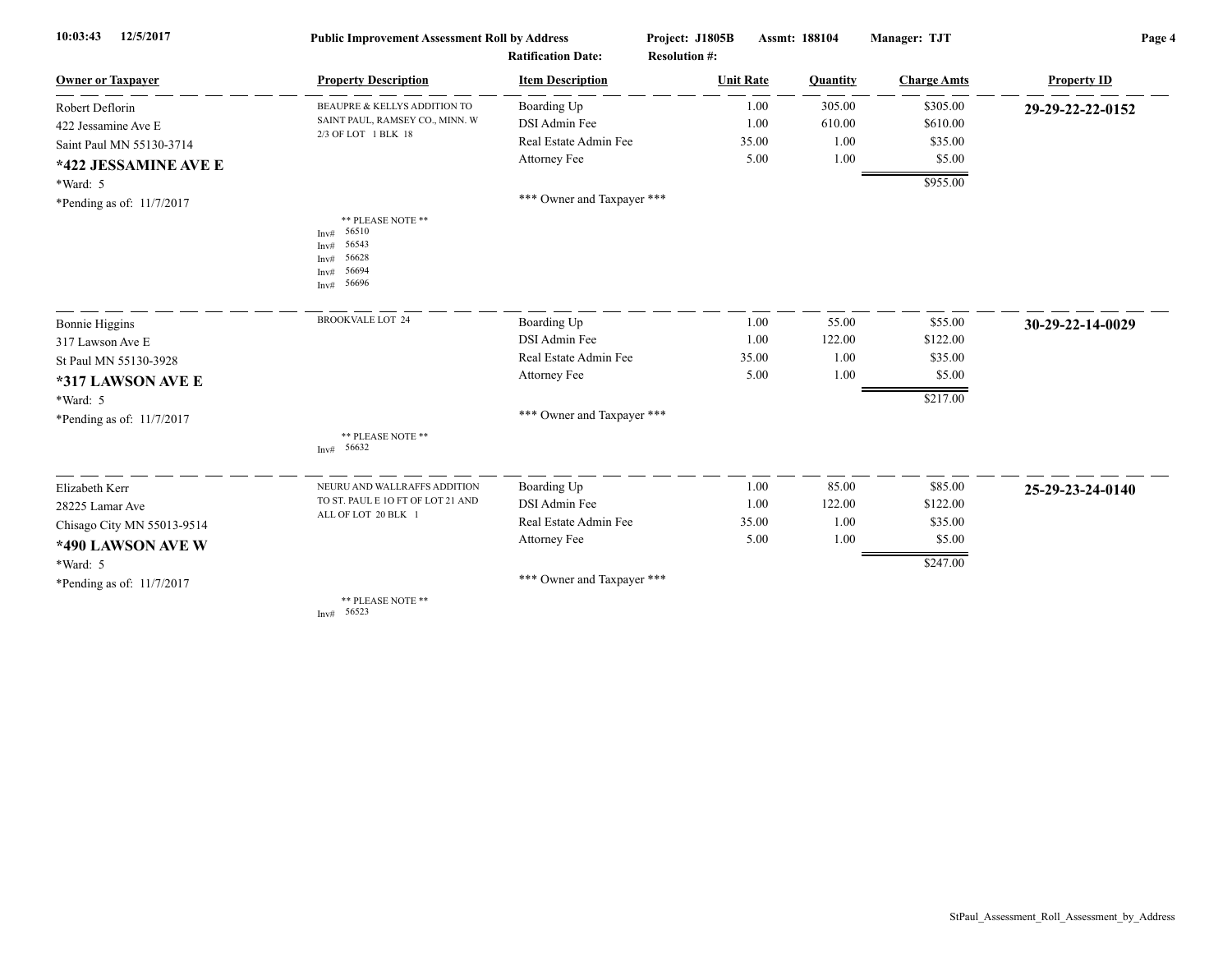| 12/5/2017<br>10:03:43       | <b>Public Improvement Assessment Roll by Address</b><br><b>Ratification Date:</b> |                            | Assmt: 188104<br>Project: J1805B<br><b>Resolution #:</b> |                  |                 | Manager: TJT       | Page 5             |  |
|-----------------------------|-----------------------------------------------------------------------------------|----------------------------|----------------------------------------------------------|------------------|-----------------|--------------------|--------------------|--|
| <b>Owner or Taxpayer</b>    | <b>Property Description</b>                                                       | <b>Item Description</b>    |                                                          | <b>Unit Rate</b> | <b>Quantity</b> | <b>Charge Amts</b> | <b>Property ID</b> |  |
| Lloyd J Rhoden              | LOT 15; EXC THAT PT OF LOT 15                                                     | Boarding Up                |                                                          | 1.00             | 760.00          | \$760.00           | 07-28-22-33-0205   |  |
| Amanda Gonzales             | LYING NLY OF FOL DESC L; COM AT                                                   | DSI Admin Fee              |                                                          | 1.00             | 122.00          | \$122.00           |                    |  |
| 9050 Highview Ln            | THE INT OF THE S L OF SEC 7 TN 28<br>RN 22 AND THE E L OF OTTAWA AVE;             | Real Estate Admin Fee      |                                                          | 35.00            | 1.00            | \$35.00            |                    |  |
| Woodbury MN 55125-4921      | TH NLY ALONG E L 267.12 FT TO THE                                                 | Attorney Fee               |                                                          | 5.00             | 1.00            | \$5.00             |                    |  |
| *852 OTTAWA AVE             | POB OF A L TO BE DESC; TH ELY AT                                                  |                            |                                                          |                  |                 | \$922.00           |                    |  |
| *Ward: 2                    |                                                                                   | *** Owner ***              |                                                          |                  |                 |                    |                    |  |
| *Pending as of: 11/7/2017   |                                                                                   |                            |                                                          |                  |                 |                    |                    |  |
| Lloyd J Rhoden              | LOT 15; EXC THAT PT OF LOT 15                                                     | *** Taxpayer ***           |                                                          |                  |                 |                    | 07-28-22-33-0205   |  |
| Gonzales                    | LYING NLY OF FOL DESC L; COM AT<br>THE INT OF THE S L OF SEC 7 TN 28              |                            |                                                          |                  |                 |                    |                    |  |
| 852 Ottawa Ave              | RN 22 AND THE E L OF OTTAWA AVE;                                                  |                            |                                                          |                  |                 |                    |                    |  |
| Saint Paul MN 55107-3520    | TH NLY ALONG E L 267.12 FT TO THE                                                 |                            |                                                          |                  |                 |                    |                    |  |
| *852 OTTAWA AVE             | POB OF A L TO BE DESC; TH ELY AT                                                  |                            |                                                          |                  |                 |                    |                    |  |
| *Ward: 2                    |                                                                                   |                            |                                                          |                  |                 |                    |                    |  |
| *Pending as of: 11/7/2017   |                                                                                   |                            |                                                          |                  |                 |                    |                    |  |
|                             | ** PLEASE NOTE **<br>56534<br>Inv#                                                |                            |                                                          |                  |                 |                    |                    |  |
| Brian L Berthiaume          | AUDITOR'S SUBDIVISION NO. 62 ST.                                                  | Boarding Up                |                                                          | 1.00             | 555.00          | \$555.00           | 34-29-22-34-0013   |  |
| Lisa M Berthiaume           | PAUL, MINN. SUBJ TO HWY AND EX                                                    | DSI Admin Fee              |                                                          | 1.00             | 122.00          | \$122.00           |                    |  |
| 1475 Pacific St             | W 55 FT LOT 2 BLK 24                                                              | Real Estate Admin Fee      |                                                          | 35.00            | 1.00            | \$35.00            |                    |  |
| Saint Paul MN 55106-6512    |                                                                                   | Attorney Fee               |                                                          | 5.00             | 1.00            | \$5.00             |                    |  |
| *1475 PACIFIC ST            |                                                                                   |                            |                                                          |                  |                 | \$717.00           |                    |  |
| *Ward: 7                    |                                                                                   | *** Taxpayer ***           |                                                          |                  |                 |                    |                    |  |
| *Pending as of: 11/7/2017   |                                                                                   |                            |                                                          |                  |                 |                    |                    |  |
| Wiley Gustave Doty          | AUDITOR'S SUBDIVISION NO. 62 ST.                                                  | *** Owner ***              |                                                          |                  |                 |                    | 34-29-22-34-0013   |  |
| 6421 25th St N              | PAUL, MINN. SUBJ TO HWY AND EX                                                    |                            |                                                          |                  |                 |                    |                    |  |
| Oakdale MN 55128-3708       | W 55 FT LOT 2 BLK 24                                                              |                            |                                                          |                  |                 |                    |                    |  |
| *1475 PACIFIC ST            |                                                                                   |                            |                                                          |                  |                 |                    |                    |  |
| *Ward: 7                    |                                                                                   |                            |                                                          |                  |                 |                    |                    |  |
| *Pending as of: 11/7/2017   |                                                                                   |                            |                                                          |                  |                 |                    |                    |  |
|                             | ** PLEASE NOTE **<br>Inv# 56629                                                   |                            |                                                          |                  |                 |                    |                    |  |
| Independent School Dist 625 | ROGERS & COLEMAN'S SUBDIVISION                                                    | Boarding Up                |                                                          | 1.00             | 400.00          | \$400.00           | 11-28-23-13-0099   |  |
| Monroe                      | OF BLOCK 22, STINSON BROWN &                                                      | DSI Admin Fee              |                                                          | 1.00             | 122.00          | \$122.00           |                    |  |
| 360 Colborne St             | RAMSEY'S ADDITION LOTS 1 THRU<br>22 AND VAC ALLEY IN BLK 2                        | Real Estate Admin Fee      |                                                          | 35.00            | 1.00            | \$35.00            |                    |  |
| St Paul MN 55102-3299       |                                                                                   | Attorney Fee               |                                                          | 5.00             | 1.00            | \$5.00             |                    |  |
| *810 PALACE AVE             |                                                                                   |                            |                                                          |                  |                 | \$562.00           |                    |  |
| *Ward: 2                    |                                                                                   | *** Owner and Taxpayer *** |                                                          |                  |                 |                    |                    |  |
| *Pending as of: 11/7/2017   |                                                                                   |                            |                                                          |                  |                 |                    |                    |  |
|                             | ** PLEASE NOTE **<br>Inv# 56715                                                   |                            |                                                          |                  |                 |                    |                    |  |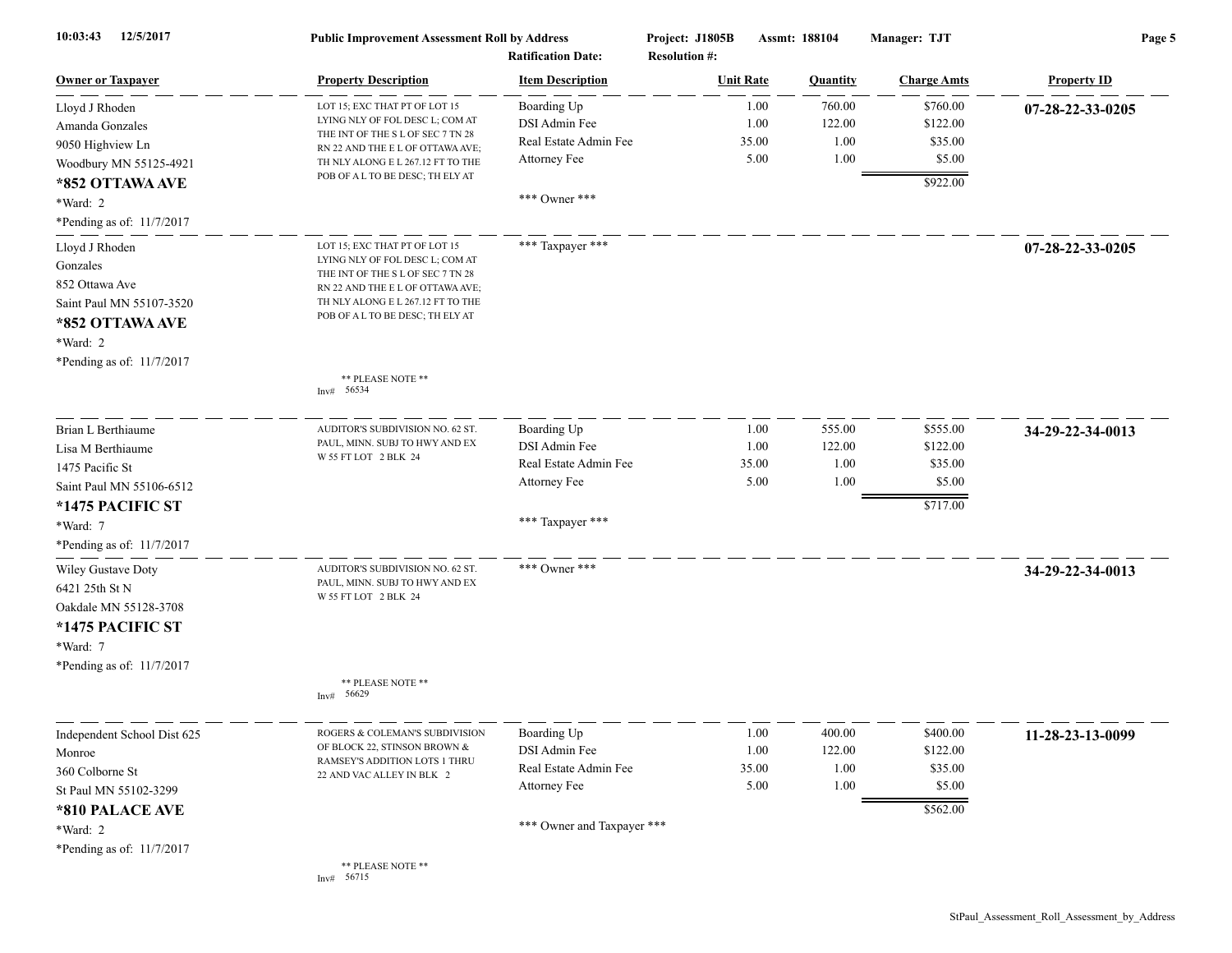| 12/5/2017<br>10:03:43            | <b>Public Improvement Assessment Roll by Address</b><br><b>Ratification Date:</b> |                            | Project: J1805B      | Assmt: 188104 |          | Manager: TJT       | Page 6             |  |
|----------------------------------|-----------------------------------------------------------------------------------|----------------------------|----------------------|---------------|----------|--------------------|--------------------|--|
|                                  |                                                                                   |                            | <b>Resolution #:</b> |               |          |                    |                    |  |
| <b>Owner or Taxpayer</b>         | <b>Property Description</b>                                                       | <b>Item Description</b>    | <b>Unit Rate</b>     |               | Quantity | <b>Charge Amts</b> | <b>Property ID</b> |  |
| S And M Llc                      | KERST'S SUBDIVISION OF BLOCK 33                                                   | Boarding Up                |                      | 1.00          | 325.00   | \$325.00           | 11-28-23-14-0174   |  |
| 731 Randolph Ave                 | OF STINSON BROWN AND RAMSEY'S                                                     | DSI Admin Fee              |                      | 1.00          | 122.00   | \$122.00           |                    |  |
| Saint Paul MN 55102-3413         | ADDITION TO ST. PAUL LOT 28                                                       | Real Estate Admin Fee      |                      | 35.00         | 1.00     | \$35.00            |                    |  |
| *731 RANDOLPH AVE                |                                                                                   | Attorney Fee               |                      | 5.00          | 1.00     | \$5.00             |                    |  |
| *Ward: 2                         |                                                                                   |                            |                      |               |          | \$487.00           |                    |  |
| *Pending as of: 11/7/2017        |                                                                                   | *** Owner and Taxpayer *** |                      |               |          |                    |                    |  |
|                                  | ** PLEASE NOTE **<br>Inv# $56716$                                                 |                            |                      |               |          |                    |                    |  |
| Friendly Grocery And Deli Inc    | MAGOFFIN AND BRECKENRIDGES                                                        | Boarding Up                |                      | 1.00          | 305.00   | \$305.00           | 36-29-23-14-0025   |  |
| 2551 Ridge Ln                    | ADDITION TO ST. PAUL SUBJ TO TH 49                                                | DSI Admin Fee              |                      | 1.00          | 122.00   | \$122.00           |                    |  |
| Saint Paul MN 55112-4838         | AND EX W 36 FT LOT 6 BLK 3                                                        | Real Estate Admin Fee      |                      | 35.00         | 1.00     | \$35.00            |                    |  |
| <b>*537 RICE ST</b>              |                                                                                   | Attorney Fee               |                      | 5.00          | 1.00     | \$5.00             |                    |  |
| *Ward: 1                         |                                                                                   |                            |                      |               |          | \$467.00           |                    |  |
| *Pending as of: 11/7/2017        |                                                                                   | *** Owner and Taxpayer *** |                      |               |          |                    |                    |  |
|                                  | ** PLEASE NOTE **<br>Inv# 56692                                                   |                            |                      |               |          |                    |                    |  |
| Rice St Property Development Llc | LANOUX'S SUBDIVISION OF LOTS 7, 8                                                 | Boarding Up                |                      | 1.00          | 275.00   | \$275.00           | 30-29-22-32-0005   |  |
| 954 Rice St                      | & 9 OF BAZILLE'S ADDITION OF                                                      | DSI Admin Fee              |                      | 1.00          | 122.00   | \$122.00           |                    |  |
| Saint Paul MN 55117-4948         | ACRE LOTS TO ST. PAUL LOTS 7 8 9<br>AND LOT 10 BLK 1                              | Real Estate Admin Fee      |                      | 35.00         | 1.00     | \$35.00            |                    |  |
| <b>*940 RICE ST</b>              |                                                                                   | Attorney Fee               |                      | 5.00          | 1.00     | \$5.00             |                    |  |
| *Ward: 1                         |                                                                                   |                            |                      |               |          | \$437.00           |                    |  |
| *Pending as of: 11/7/2017        |                                                                                   | *** Owner and Taxpayer *** |                      |               |          |                    |                    |  |
|                                  | ** PLEASE NOTE **<br>Inv# 56631                                                   |                            |                      |               |          |                    |                    |  |
| Mally Xiong Moua                 | SEARLE'S ADDITION TO THE CITY OF                                                  | Boarding Up                |                      | 1.00          | 15.00    | \$15.00            | 20-29-22-42-0114   |  |
| 1356 Searle St                   | ST. PAUL, RAMSEY COUNTY, MINN.                                                    | DSI Admin Fee              |                      | 1.00          | 122.00   | \$122.00           |                    |  |
| St Paul MN 55130-3426            | LOT 4 BLK 1                                                                       | Real Estate Admin Fee      |                      | 35.00         | 1.00     | \$35.00            |                    |  |
| <b>*1356 SEARLE ST</b>           |                                                                                   | Attorney Fee               |                      | 5.00          | 1.00     | \$5.00             |                    |  |
| *Ward: 6                         |                                                                                   |                            |                      |               |          | \$177.00           |                    |  |
| *Pending as of: 11/7/2017        |                                                                                   | *** Owner and Taxpayer *** |                      |               |          |                    |                    |  |
|                                  | ** PLEASE NOTE **                                                                 |                            |                      |               |          |                    |                    |  |

Inv# 56563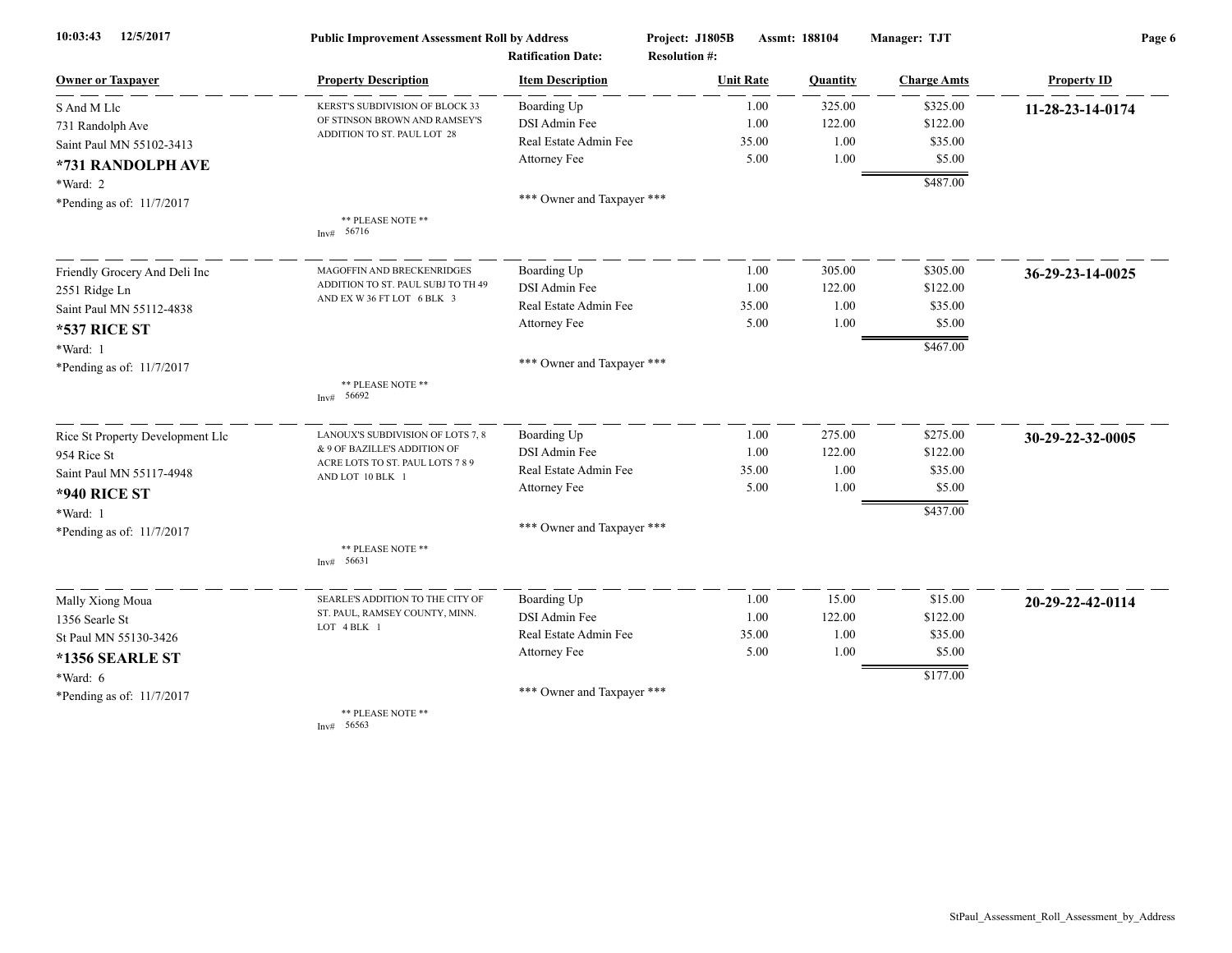| 12/5/2017<br>10:03:43     | <b>Public Improvement Assessment Roll by Address</b><br><b>Ratification Date:</b> |                            | Project: J1805B<br>Assmt: 188104<br><b>Resolution #:</b> |                  |                 | Manager: TJT       | Page 7             |  |
|---------------------------|-----------------------------------------------------------------------------------|----------------------------|----------------------------------------------------------|------------------|-----------------|--------------------|--------------------|--|
| <b>Owner or Taxpayer</b>  | <b>Property Description</b>                                                       | <b>Item Description</b>    |                                                          | <b>Unit Rate</b> | <b>Quantity</b> | <b>Charge Amts</b> | <b>Property ID</b> |  |
| Katherine Waletski        | WARREN & RICE'S ADDITION TO                                                       | Boarding Up                |                                                          | 1.00             | 325.00          | \$325.00           | 36-29-23-13-0208   |  |
| 1500 Essex Rd             | SAINT PAUL EX S 60 FT LOT 7 BLK                                                   | DSI Admin Fee              |                                                          | 1.00             | 122.00          | \$122.00           |                    |  |
| Minnetonka MN 55305-1824  | 26                                                                                | Real Estate Admin Fee      |                                                          | 35.00            | 1.00            | \$35.00            |                    |  |
| *346 SHERBURNE AVE        |                                                                                   | Attorney Fee               |                                                          | 5.00             | 1.00            | \$5.00             |                    |  |
| *Ward: 1                  |                                                                                   |                            |                                                          |                  |                 | \$487.00           |                    |  |
| *Pending as of: 11/7/2017 |                                                                                   | *** Owner and Taxpayer *** |                                                          |                  |                 |                    |                    |  |
|                           | ** PLEASE NOTE **<br>Inv# 56531                                                   |                            |                                                          |                  |                 |                    |                    |  |
| Thomas T Nguyen           | MICHEL'S SUBDIVISION OF BLOCK                                                     | Boarding Up                |                                                          | 1.00             | 15.00           | \$15.00            | 36-29-23-23-0100   |  |
| 1680 Oakbrooke Ct         | 14, OF STINSON'S DIVISION OF                                                      | DSI Admin Fee              |                                                          | 1.00             | 122.00          | \$122.00           |                    |  |
| Eagan MN 55122-4216       | SECTION 36 TOWN 29, RANGE 23 LOT<br>5 BLK 1                                       | Real Estate Admin Fee      |                                                          | 35.00            | 1.00            | \$35.00            |                    |  |
| *518 SHERBURNE AVE        |                                                                                   | Attorney Fee               |                                                          | 5.00             | 1.00            | \$5.00             |                    |  |
| *Ward: 1                  |                                                                                   |                            |                                                          |                  |                 | \$177.00           |                    |  |
| *Pending as of: 11/7/2017 | ** PLEASE NOTE **<br>Inv# 56644                                                   | *** Owner and Taxpayer *** |                                                          |                  |                 |                    |                    |  |
| Rixmann Midway Llc        | SECTION 33 TOWN 29 RANGE 23                                                       | Boarding Up                |                                                          | 1.00             | 275.00          | \$275.00           | 33-29-23-41-0026   |  |
| 181 S River Ridge Cir     | ALLEY BETWEEN AS VAC IN DOC NO                                                    | DSI Admin Fee              |                                                          | 1.00             | 122.00          | \$122.00           |                    |  |
| Burnsville MN 55337-1627  | 1822386 & FOL; EX W 50 FT OF N 35<br>FT; LOT 18 BLK 2 & W 50.06 FT OF LOT         | Real Estate Admin Fee      |                                                          | 35.00            | 1.00            | \$35.00            |                    |  |
| *1630 UNIVERSITY AVE W    | 1 BLK 2 OF HOMER H HOYT COS                                                       | Attorney Fee               |                                                          | 5.00             | 1.00            | \$5.00             |                    |  |
| *Ward: 4                  | ADD. ALSO, W 140.06 FT OF E 593.56                                                |                            |                                                          |                  |                 | \$437.00           |                    |  |
| *Pending as of: 11/7/2017 |                                                                                   | *** Owner and Taxpayer *** |                                                          |                  |                 |                    |                    |  |
|                           | ** PLEASE NOTE **<br>Inv# 56551                                                   |                            |                                                          |                  |                 |                    |                    |  |
| Lee S Wyland              | HINKEL'S 3RD AMENDMENT TO                                                         | Boarding Up                |                                                          | 1.00             | 275.00          | \$275.00           | 33-29-23-24-0029   |  |
| Wyland                    | UNION PARK, RAMSEY CO., MINN.                                                     | DSI Admin Fee              |                                                          | 1.00             | 122.00          | \$122.00           |                    |  |
| 1900 University Ave W     | LOTS 199 AND LOT 200                                                              | Real Estate Admin Fee      |                                                          | 35.00            | 1.00            | \$35.00            |                    |  |
| Saint Paul MN 55104-3426  |                                                                                   | Attorney Fee               |                                                          | 5.00             | 1.00            | \$5.00             |                    |  |
| *1900 UNIVERSITY AVE W    |                                                                                   |                            |                                                          |                  |                 | \$437.00           |                    |  |
| *Ward: 4                  |                                                                                   | *** Owner ***              |                                                          |                  |                 |                    |                    |  |
| *Pending as of: 11/7/2017 |                                                                                   |                            |                                                          |                  |                 |                    |                    |  |
| Roger I Wyland            | HINKEL'S 3RD AMENDMENT TO                                                         | *** Taxpayer ***           |                                                          |                  |                 |                    | 33-29-23-24-0029   |  |
| 1902 University Ave W     | UNION PARK, RAMSEY CO., MINN.<br>LOTS 199 AND LOT 200                             |                            |                                                          |                  |                 |                    |                    |  |
| Saint Paul MN 55104-3426  |                                                                                   |                            |                                                          |                  |                 |                    |                    |  |
| *1900 UNIVERSITY AVE W    |                                                                                   |                            |                                                          |                  |                 |                    |                    |  |
| *Ward: 4                  |                                                                                   |                            |                                                          |                  |                 |                    |                    |  |
| *Pending as of: 11/7/2017 |                                                                                   |                            |                                                          |                  |                 |                    |                    |  |
|                           | ** PLEASE NOTE **<br>Inv# 56586                                                   |                            |                                                          |                  |                 |                    |                    |  |